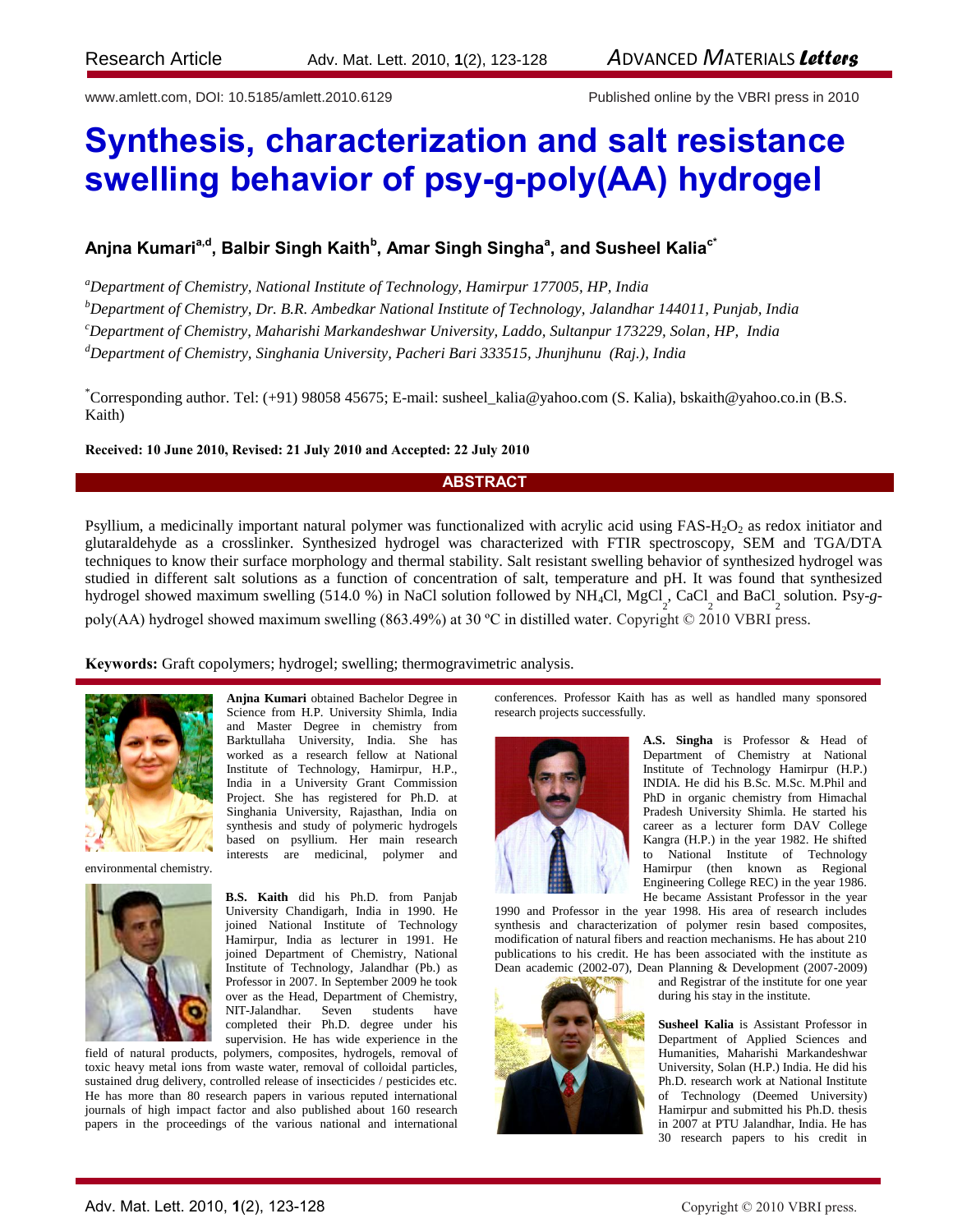International Journals of repute along with 45 publications in proceedings of national/international conferences and 05 book chapters. He is reviewer for many International Journals and member of international editorial board for various journals. He is a life member of Asian Polymer Association and Indian Cryogenics Council. His forthcoming books are Cellulose Fibers, Bio- and Nano- Polymer Composites, Springer-Verlag GmbH Heidelberg & Handbook of Biopolymers and Their Applications, Wiley-Scrivener Publishing. Presently he is working in the field of polymer composites, cellulose nanofibers, hydrogels and cryogenics.

# **Introduction**

Polymeric hydrogels are water-swollen polymeric materials that maintain a distinct three-dimensional structure [**1**]. Their classification may be based on the source, nature of the crosslinking and networks, presence of pores and their fate in an organism. Hydrogels possess excellent biocompatibility due to their high water content. The amount of water in the equilibrium swollen state is a balance between the thermodynamic force of mixing (hydration) and the retractive force of the three-dimensional network. The mixing force depends mainly on the hydrophilicity of the polymer backbone and the retractive force on the number of crosslinks connecting polymer chains into a three-dimensional network [**2, 3**].

Pourjavadi et al [**4**] have synthesized acrylated starch based hydrogels by introducing acrylic groups onto starch backbone. Effect of salinity and pH of solutions on the swelling of hydrogels was investigated and it was found that acrylamide grafted hydrogels are less sensitive to these factors as compared to acrylic acid grafted hydrogels. Various researchers have studied the synthesis, characterization, swelling behavior and controlled drug delivery of the polymer hydrogels [**5-7**].

Kaith et al synthesized psyllium and acrylic acid based hydrogels under the influence of γ-radiations [**8**]. Swelling behavior of the synthesized hydrogel was investigated in distilled water as functions of time, temperature, and pH and hydrogel showed maximum swelling at 25 °C for 24 h. Hydrogel has been found to follow Non-Fickian type mechanism for the fungicide release. Singh et al have developed psyllium based hydrogels through graft copolymerization and characterized using SEMs, FTIR and swelling studies [**9**]. It was reported that the composition of the composite polymer matrix and nature of the swelling medium affect the swelling of the hydrogels. Swelling of hydrogels and release of tetracycline HCl from the drug loaded hydrogels have been observed more in pH 2.2 buffer as compared to the pH 7.4 buffer. They have reported that release of model antibiotic drug tetracycline HCl from the present drug delivery system may be used for the antibiotic therapy of peptic ulcer developed through *Helicobacter pylori.* The swelling and release of drug occurred through non-Fickian diffusion mechanism. Psyllium and *N*hydroxymethylacrylamide based polymeric networks were prepared by Singh et al [**10**]. Synthesized hydrogels were characterized with scanning electron micrography, FTIR and thermogravimetric analysis techniques to study various structural aspects of the networks and swelling response of the polymeric networks were also studied as a function of time, temperature, pH and salt. Graft copolymerization of monomers onto natural polymers was reported by various researchers for synthesis of polymeric materials [**11-13**].

In present paper, a cross-linked three dimensional network of psyllium with acrylic acid has been synthesized using FAS-H<sub>2</sub>O<sub>2</sub> as an initiator [14] and glutaraldehyde as a crosslinker. The polymer formed was further studied for its salt-resistant behavior in different salt solutions such as NaCl,  $MgCl_2$ , CaCl<sub>2</sub>, BaCl<sub>2</sub> and NH<sub>4</sub>Cl as a function of concentration, temperature and pH.

# **Experimental**

# *Materials*

*Plantago psyllium* (Sidhpur Sat-Isabgol Factory, India), acrylic acid (CDH), FAS:  $H_2O_2$  (SD fine) and glutaraldehyde (SD fine) were used as received. Weighing was done on electronic balance (LIBROR AEG-220 Shimadzu), FTIR spectra of the gels were recorded in KBr pellets using Perkin Elmer spectrophotometer, SEM of the samples were taken on Jeol Steroscan 150 Microscope and thermal studies were carried-out on Leinsis thermal analyzer at a heating rate of 10 °C/min in air.

#### *Synthesis of psy-g-poly(AA) hydrogel*

Psyllium (0.5 g) was taken in a petri dish and a known volume of solvent (10 ml) was added. Known amount of initiator ratio (1:16.91) was added to the reaction mixture followed by the addition of known amount of acrylic acid (AA) with continuous stirring. The reaction was carried out at a definite temperature (60  $^{\circ}$ C), pH and for a particular time interval (60 min). Different reaction parameters such as reaction time, reaction temperature, initiator concentration, amount of solvent, and pH of the reaction medium were optimized, so as to get the optimized graft yield. The percent grafting  $(P_g)$  was calculated as per the method reported in the literature. Homopolymer was removed by soxhlet extraction with acetone [**15**]. The graft copolymer obtained was dried at 45 °C till constant weight was obtained. The percent grafting  $(P<sub>g</sub>)$  was calculated as per the following equation (a) [**13, 15**]:

$$
P_g = \frac{W_g - W_0}{W_0} \times 100 \dots \dots \dots \dots \dots \dots \text{(a)}
$$

Where,  $W_g$  and  $W_o$  are the weights of grafted and ungrafted samples, respectively.

Graftcopolymer was further crosslinked using gluteradehyde to give psy-g-poly(AA) product. Optimization of AA and gluteradehyde was carried-out with respect to percent swelling  $(P_s)$  in distilled water and Ps was calculated as per the following equation (b):

$$
P_s = \frac{W_s - W_d}{W_d} \times 100 \text{ ...}
$$
 (b)

Where,  $W_s$  and  $W_d$  are the weights of swelled and dry samples, respectively. *Salt-resistant swelling behavior*

Adv. Mat. Lett. 2010, 1(2), 123-128 Copyright © 2010 VBRI press.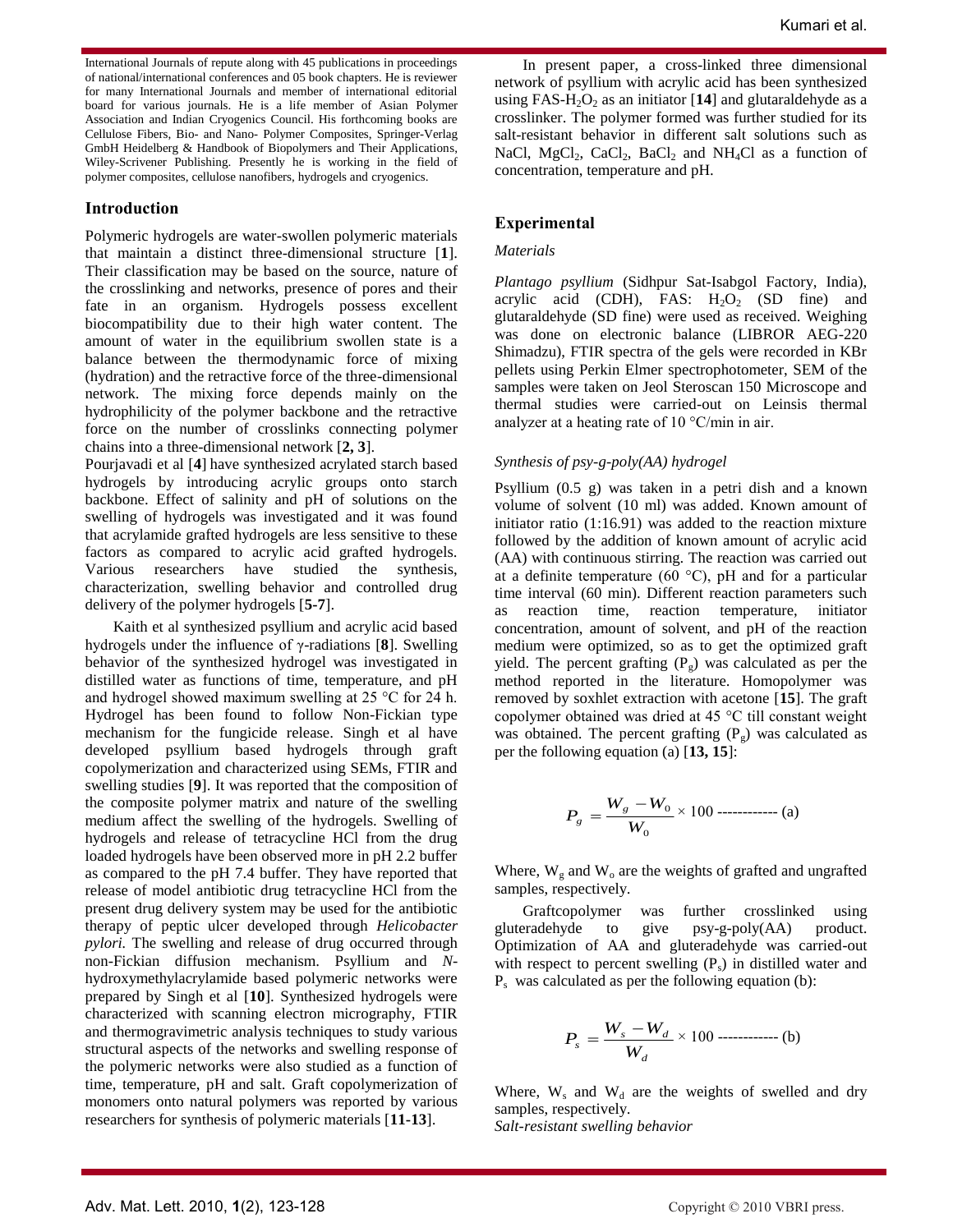Psy-g-poly(AA) was studied for its salt resistant behavior by taking different salt solutions such as NaCl,  $MgCl<sub>2</sub>$ ,  $CaCl<sub>2</sub>$ , BaCl<sub>2</sub> and NH<sub>4</sub>Cl of varying concentrations (0.5%, 1%, 5%, 10% and 15%). 0.1 g of psy-g-poly(AA) was immersed in each saline solution for 24 h at 25°C. The swollen samples were wiped, weighed and the percent swelling  $(P_s)$  was calculated. Further, temperature dependent swelling of crosslinked sample was optimized by immersing 0.1 g of sample in optimum concentration of each salt solution for 24 h at 30, 40, 50, 60 and 70 °C. Similarly, pH dependent swelling was carried-out at optimum temperature in 0.5N HCl, distilled water and 0.5N NaOH.

# **Results and discussion**

–OH groups present on the back bone polymer act as the active sites for the graft copolymerization of poly(AA) onto it and can explained through the following mechanism:

#### **Initiation**

| $H_2O_2 + Fe^{+2}$                                                                                                                                              | $\rightarrow \text{Fe}^{+3} + \text{OH}^+ + \text{OH}^*$ | (1)  |
|-----------------------------------------------------------------------------------------------------------------------------------------------------------------|----------------------------------------------------------|------|
| $Psv-OH + \n OH$                                                                                                                                                | $\rightarrow$ Psy-O <sup>*</sup> + H <sub>2</sub> O      | (2)  |
| $M + {}^{*}OH$                                                                                                                                                  | $\boldsymbol{M}\text{-}\mathrm{OH}$                      | (3)  |
| Propagation                                                                                                                                                     |                                                          |      |
| $Psy-OH + "M-OH$                                                                                                                                                | $\rightarrow$ Psy-O-M <sup>*</sup> + H <sub>2</sub> O    | (4)  |
| $Psv-O-M^*+nM$                                                                                                                                                  | $\longrightarrow$ Psy-O-(M) <sub>n</sub> -M <sup>*</sup> | (5)  |
| $Psv-O^* + nM$                                                                                                                                                  | $\longrightarrow$ Psy-O- $(M)_{n-1}M^*$                  | (6)  |
| $M-OH + nM$                                                                                                                                                     | $\longrightarrow$ HO- $(M)_n$ - $M^*$                    | (7)  |
| <b>Termination</b>                                                                                                                                              |                                                          |      |
| $\text{Psy-O-(M)}_n\text{-}M^* + M^* \text{-} (M)_n\text{-}O\text{-}Psy$ $\longrightarrow$ $\text{Psy-O-(M)}_n\text{-}M_{2} \text{-} (M)_n\text{-}O\text{-}Psy$ |                                                          | (8)  |
|                                                                                                                                                                 | (Graft co-polymer)                                       |      |
| $Psy - O-(M)_{n-1}M^* + M^* - (M)_{n-1} - O - Psy$                                                                                                              | Psy -O- $(M)_{n-1}$ - $M_2$ - $(M)_{n-1}$ -O- Psy        | (9)  |
|                                                                                                                                                                 | (Graft copolymer)                                        |      |
| $Psy - O-(M)n-M^* + {}^*OH$                                                                                                                                     | $Psy - O-(M)_{n+1} - OH$                                 | (10) |
| $HO-(M)_{n}M^* + {}^*M-(M)_{n}$ -OH                                                                                                                             | $HO-(M)_{n}-M_{2}-(M)_{n}-OH$                            | (11) |
|                                                                                                                                                                 | (Homopolymer)                                            |      |

 $M^*$  = monomer free radical; Psy - $O^*$  = Backbone free radical

In the above discussed mechanism, reaction of FAS with  $H_2O_2$  has given  $\degree$ OH. Psyllium is attacked by  $\degree$ OH, thereby resulting in the formation of free radical site on the backbone and monomer, which further results in the formation of graft copolymer. However, the termination of the reaction takes place either by reaction between \*OH and a free radical or the reaction between two activated chains. Multifunctional nature of glutaraldehyde leads to the formation of three dimensional networks between psyllium and poly(AA).

#### *Optimization of different reaction parameters*

It is evident from **Fig. 1a**,  $P_g$  increases with increase in reaction time and maximum  $P_g$  was found to be (172.04 %) at 60 min. However, further increase in reaction time resulted in decrease of  $P_g$ . The active sites on the backbone and monomer increases with increase in reaction time result in enhanced grafting of monomer on psyllium. Beyond the optimum reaction time, the concentration of free radicals limits the length of polymeric chain by initiating numerous chains simultaneously, which results in decreased  $P_g$  [16].

 $P_g$  increases with increase in temperature and maximum  $P_g$  was found to be (180.48 %) at 60 °C (**Fig. 1b**). However, further increase in temperature resulted in decrease of  $P_g$ . This could be attributed to the fact that homo-polymerization predominates over graft copolymerization at higher temperature [**17**].



**Fig. 1.** Effect of reaction parameters onto percent grafting  $(P_g)$  (a) reaction time (b) reaction temperature (c) initiator ratio (d) pH (e) amount of solvent.

It has been found that Pg increases with increase in initiator concentration up to 1:16.91 and maximum grafting was found to be 192.48% and further increase in concentration of initiator ratio results in decrease of percent grafting (**Fig. 1c**). It is due to the fact that at higher initiator concentration, photopolymerization predominate graft copolymerization.

**Fig. 1d** showed the effect of pH on percent grafting. Graft copolymerization was carried out in acidic (0.5N HCl), neutral (distilled water) and basic (0.5N NaOH) medium and maximum grafting (192.48 %) was found in neutral medium, whereas acidic and basic medium results in negligible grafting. This is due to the reason that  $H^+$  ion of the active -OH groups on the backbone chains got replaced with that of  $Na^+$ , thereby, decreasing the number of active sites present on the backbone chain and leading to negligible P<sup>g</sup> [**16**].

Amount of solvent plays an important role in graft copolymerization (**Fig. 1e**). Maximum P<sub>g</sub> (192.48 %) was found with 10 ml of solvent and further increase in the amount of solvent results in decreased  $P_g$ . This can be explained on the basis of \*OH concentration, which is sufficient to propagate the polymerization reaction till optimum concentration is reached and further increase in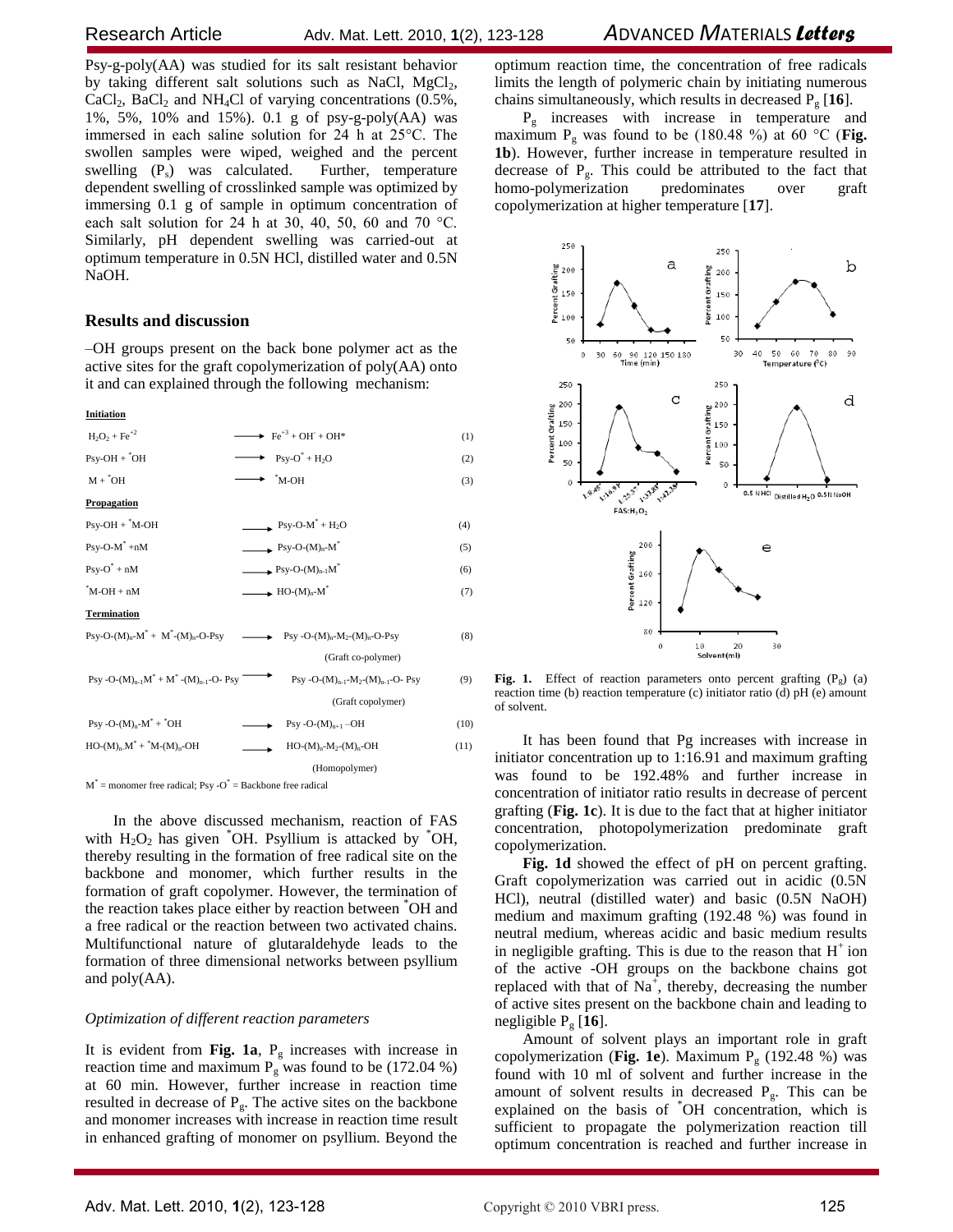the amount of solvent resulted in termination of polymerization (**Fig. 1e**, eq. 10) [**16**].

**Fig. 2a** shows the effect on monomer concentration on percent swelling. It has been found that with increase in monomer concentration, the percent swelling first increases up to  $6.873 \times 10^{-1}$  mol $L^{-1}$  and then it decreases with increase in monomer concentration. This can be explained on the basis that increases in monomer concentration beyond optimum level results in increased self crosslinking, which prevents the accessibility of more solvent into the polymeric matrix. Moreover, the viscosity of the reaction medium increases with increase in monomer concentration, thereby, hindering the free movement of free radicals and monomer molecules [**18**].



**Fig. 2.** Effect of (a) acrylic acid (b) glutaraldehyde onto percent swelling  $(P_s)$ .

**Fig. 2b** shows the effect of crosslinker on percent swelling. Percent swelling goes on increasing up to 863.49 % with the increase in crosslinker concentration, followed by a decrease in percent swelling. This is due to the reason that at higher crosslinker concentration, smaller pore size prevents solvent molecules to approach the matrix [**18**].

#### *Characterization of psy-g-poly(AA)*

FTIR spectra: FTIR spectra of psyllium (**Fig. 3**) and psyllium-g-poly(AA) (**Fig. 4**) has been studied. In case of psyllium, the absorption bands at 3404.1 cm<sup>-1</sup> has been observed due to –OH streching. In addition, absorption bands at 2926.7  $cm^{-1}$  has been obsreved due to  $-OH$  and  $-$ CH streching vibration. Absorption bands at 1431.1 cm<sup>-1</sup> and  $1037.5$  cm<sup>-1</sup> have been obsreved due to C-H deformation vibration and C-O steching vibration, respectively. Whereas in case of psy-g-poly(AA), an addition peak appears at 1726.0 cm<sup>-1</sup> has been obsrved due to the stretching of –COOH group of AA.

Morphological studies: Scanning electron micrographs were taken to differentiate the morphological differences on the surface of both psyllium and psy-g-poly(AA). Morphological changes in psyllium are quite evident after grafting and networking. **Fig. 5b** clearly showed that psy-gpoly(AA) has some crosslinked networks and porous structure, whereas psyllium has smooth and homogenous structure (**Fig. 5a**).

Thermal behavior of hydrogel: TGA/DTA studies of both the backbone and functionalized polymer were performed as a function of percent weight loss vs. temperature. In case of psyllium, three stage decompositions have been observed (**Fig. 6**). Primary decomposition reactions due to

dehydration were observed upto 225 °C with 13.3 % weight loss. First stage decomposition has been observed from 225  $\degree$ C – 312  $\degree$ C with 44.7 % weight loss. Second



**Fig. 3.** FTIR spectra of psyllium.



**Fig. 4.** FTIR spectra of psy-g-poly(AA).



**Fig. 5.** SEM (a) psyllium (b) psy-g-poly(AA).

stage decomposition started at 312 °C and continues upto 432 °C with 17.2 % weight loss. Third stage decomposition started at 432 °C and continues upto 524 °C with 19.0 % weight loss. Psyllium showed initial decomposition temperature (IDT) at 225  $\degree$ C and final decomposition temperature (FDT) at 524  $^{\circ}$ C while psy-g-poly(AA) showed initial decomposition temperature at 149°C and final decomposition temperature at 528 °C. In case of psy-gpoly(AA), two stage decompositions has been observed (**Fig. 7**). Primary reaction takes place upto 149 °C with 9.7 % weight loss. First stage decomposition started at 149 °C and continues upto 443 °C with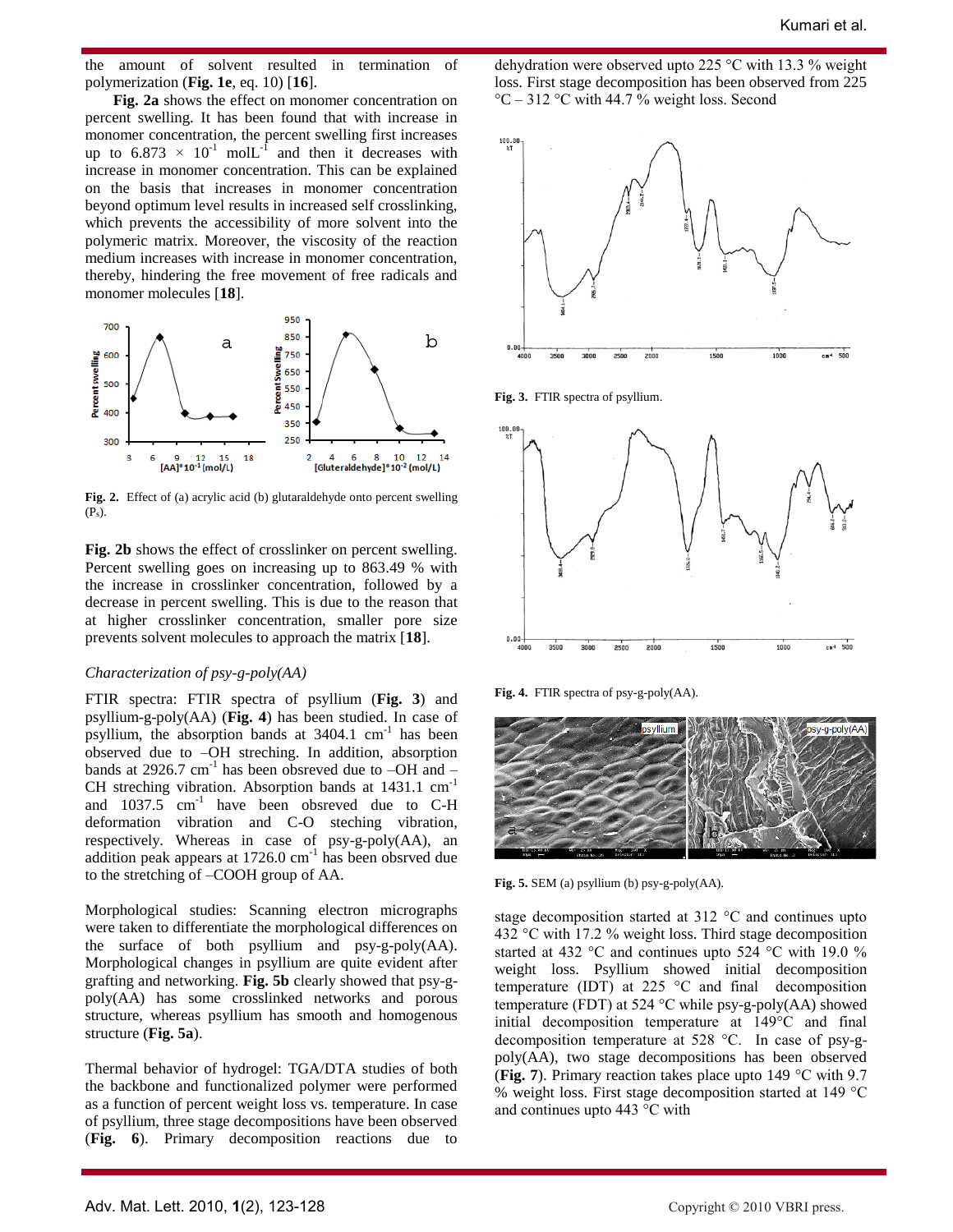

**Fig. 6.** TGA/DTA of psyllium.

maximum weight loss (61.0 %). Second stage decomposition started at 443 °C and continues upto 528 °C with 27.9 % weight loss. IDT of psy-g-poly(AA) is lower than that of psyllium because psy-g-poly(AA) underwent morphological changes during grafting which disturbed its crystalline structure whereas its FDT is slightly higher than that of psyllium which shows more thermal stability as compared to the raw back bone. Psyllium showed five exothermic peaks at 308 °C (62.3µV), 447 °C (174µV), 474 °C (103µV), 584 °C (38.6 µV) and 620°C (56.8 µV). On the other hand, psy-g-poly(AA) showed exothermic peaks at 485 °C (172  $\mu$ V).



**Fig. 7.** TGA/DTA of psy-g-poly(AA).

# *Salt resistant swelling behavior*

Effect of concentration of salt on  $P_s$ : The  $P_s$  of the hydrogel has been studied at different concentration (0.5, 1, 5, 10 and 15 %) of salt solution. It was found that  $P_s$  decreases with increase in concentration of salt solution. This is due to reverse osmosis process. Maximum swelling has been found at 0.5 % concentration in all the different salt solutions (**Fig. 8**).



**Fig. 8.** Effect of concentration of salt onto percent swelling.



**Fig. 9.** Effect of temperature onto percent swelling.

Effect of temperature on  $P_s$ : Swelling temperature has been varied from 30-70  $^{\circ}$ C (Fig. 9). It was observed that P<sub>s</sub> increases with increase in temperature and is maximum at 50 °C. However, further increase in temperature resulted in decreased  $P_s$ . This may be due to the reason that hydrogel tends to become more compact at higher temperature leading to desorption of solvent and resulted in decreased P<sup>s</sup> [**16**].

Effect of  $pH$  on  $P_s$ : The water absorbing capacity of the polymer was investigated in different pH value (0.5N HCl for acidic medium, distilled water for neutral and 0.5N NaOH for basic medium). It was found that the hydrogel is pH sensitive and unstable in acidic and basic medium but showed appreciable swelling in distilled water (**Fig. 10**).

Effect of charge and size of cation on  $P_s$ : It was found that the swelling capacity of semi-IPN hydrogels appreciably decreased in saline solution as compared with the values measured in distilled water.